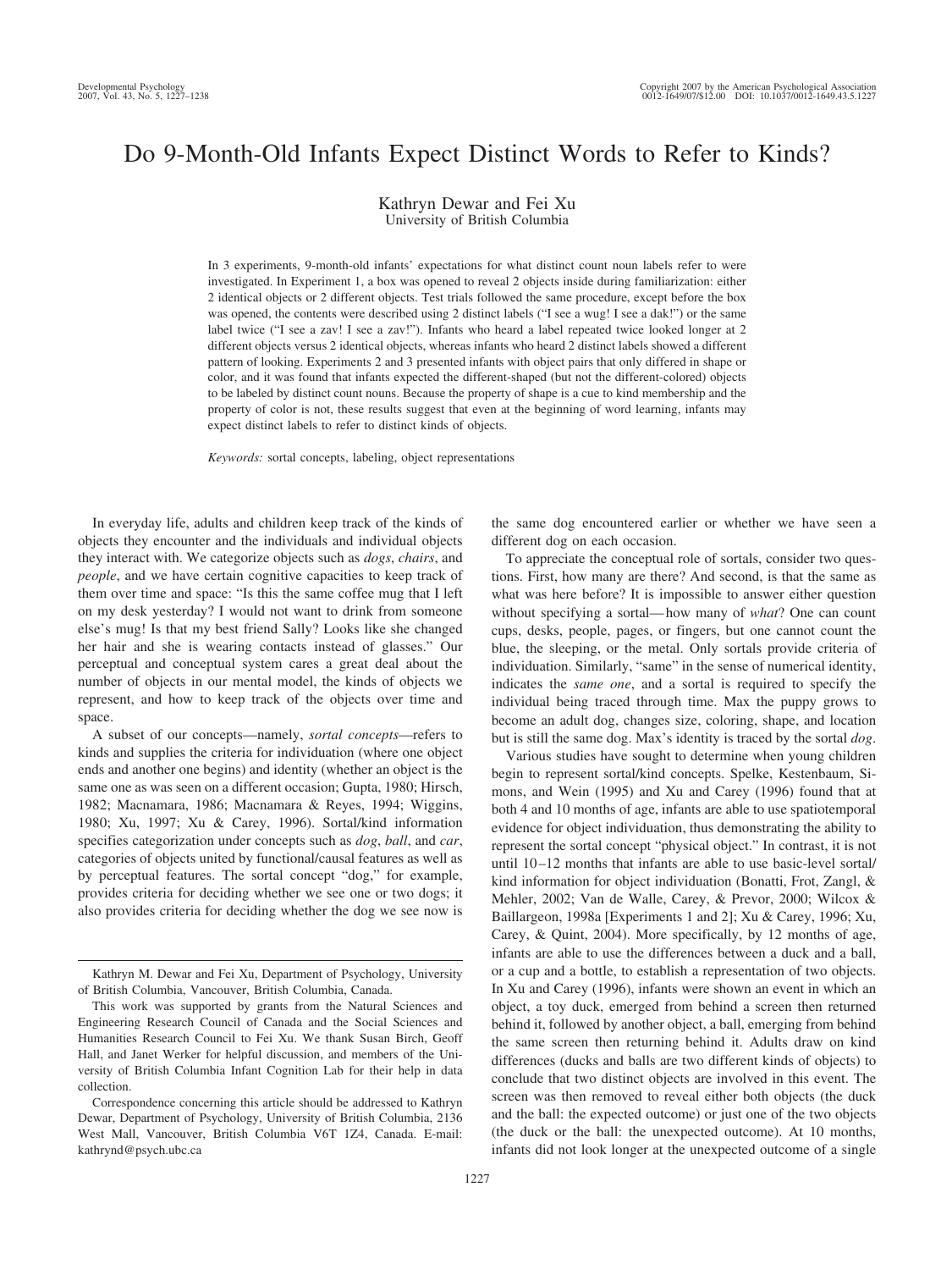object, suggesting that they did not use the kind differences between these objects to conclude that there were two distinct objects behind the screen. However, by 12 months of age, infants succeeded at this task, looking longer at the unexpected, single-object outcome. Xu and Carey (1996) hypothesized that 10-month-olds do not represent basic-level sortal/kind concepts such as *duck* and *ball*. Subsequently, using both looking time and manual search measures, Xu, Carey, and Welch (1999) and Van de Walle et al. (2000) provided convergent evidence for this shift between 10 and 12 months (see also Bonatti et al., 2002; Krojgaard, 2000; Wilcox & Baillargeon, 1998a [Experiments 1 and 2]).<sup>1</sup>

A recent study has provided evidence that 12-months-olds succeed at this object individuation task through the use of sortal/kind information as opposed to property or featural differences. Xu et al. (2004), using the paradigm of Xu and Carey (1996), conducted a series of experiments with 12-month-old infants to determine whether the ability to use the differences between a duck and a ball for object individuation is based on property differences (i.e., yellow, irregularly shaped, and rubbery vs. red, round, and shiny) or kind differences (i.e., a member of the kind *duck* vs. a member of the kind *ball*). They asked if infants would individuate objects on the basis of property differences alone—for example, color differences (a red ball vs. a green ball), size differences (a small red ball vs. a big red ball), or combinations of these properties (a small red ball vs. a big green ball). The results indicated that infants failed to use these property differences for object individuation. These findings suggest that certain salient shape differences enter into the computation of the numerical distinctness of objects before other property differences such as color and size. When within-kind shape differences (e.g., a regular cup vs. a sippy cup) were contrasted with cross-kind shape differences (e.g., a regular cup vs. a bottle), infants failed to use the within-kind shape differences for object individuation, whereas they succeeded in using cross-kind shape differences, even when the two types of shape differences were roughly equally salient to them. Since shape differences are often correlated with object kind differences, these results converge with previous findings suggesting that at 12 months, infants' represent some basic-level sortals/kinds, and it is sortal/kind distinctions that support object individuation. Thus, at 12 months of age, infants' success in a complex object individuation task may be based on object kind representations as opposed to property representations (see Xu, 2005, for a review).

Additional evidence from other laboratories also suggests that by the end of the 1st year of life, infants are able to distinguish property and kind information. Waxman and Markow (1995) and Waxman (1999) reported that by 13 months of age, the distinction between property and kind plays a role in infants' categorization. In these studies, infants were sensitive to whether they heard a count noun or an adjective while examining objects. If the children heard an adjective, they were more likely to generalize on the basis of a property, such as color or texture; however, if they heard a count noun, the infants were more likely to generalize to objects of the same kind on the basis of shape. These findings are consistent with the findings of Xu et al. (2004) that the distinction between kinds and properties is present by about 12–13 months and maps onto the linguistic distinction between count nouns and adjectives.

How do infants acquire sortal/kind concepts? Many have noted that infants begin to comprehend and produce their first words toward the end of the 1st year, and many of these first words are nouns for object categories (Bloom, 2000; Hall, 1993; Nelson, 1973). Recent studies provide evidence that language may play a causal role in this process (Balaban & Waxman, 1996; Waxman & Braun, 2005; Xu, 2002; Xu, Cote, & Baker, 2005).

Balaban and Waxman (1996) found that words, but not tones, facilitate categorization in 9-month-old infants. Infants were familiarized to pictures of a given category (e.g., *rabbits*). Some of the infants heard a word when shown a picture. For other infants, a tone accompanied the presentation of the picture. The findings indicate that although both the presentation of the words and the tones effectively heightened the infants' attention to the objects, it was only in the label condition that infants succeeded in categorizing the objects. When provided a label, it seems that infants group exemplars into a single category more readily than they do in the absence of a label. Waxman and Braun (2005) showed that only consistent labeling, not variable labeling, facilitated categorization in 12-month-old infants. A post hoc analysis from the study by Xu and Carey (1996) provides further suggestion that language may augment the acquisition of sortal/kind concepts. Although, as a whole, the 10-month-olds failed at the task of object individuation, those 10-month-olds with some linguistic knowledge of the objects were able to perform more like their 12-monthold counterparts. Perhaps having labels for objects is a means of establishing that they belong to different kinds.

To more directly examine the role of language in such a task, Xu (2002) presented 9-month-olds with the same object individuation task as was used in Xu and Carey (1996), with one crucial manipulation: As each object emerged from behind the screen, the infants heard a label for the object in infant-directed speech (e.g., "Look, a duck!" or "Look, a ball!"). In the one-label condition, the infants heard a single label applied to both objects (e.g., "Look, a toy"). In the two-label condition, but not in the one-label condition, infants looked longer at the unexpected outcome. Thus, upon hearing two contrastive labels when seeing the emerging objects, even 9-month-old infants were able to use the differences in object kind to establish a representation of two distinct objects. In addition, 9-month-olds succeeded on this task when a pair of unfamiliar objects labeled with nonsense words (e.g., "a fendle" or "a toma") was used. The fact that familiarity with the objects and the labels was not necessary to succeed at this task suggests that it is the presence of distinct labels, per se, that allows infants to establish a representation of two distinct individual objects.

Are these facilitation effects language specific? Would other types of auditory information be equally helpful for this individuation task? Subsequent experiments in Xu (2002) used two tones, two distinct sounds, or two emotional expressions instead of two

<sup>&</sup>lt;sup>1</sup> There is evidence to suggest that infants younger than 12 months of age are able to use property information for establishing the representation of two distinct objects when task demands are reduced. For example, Wilcox and Baillargeon (1998a [Experiments 7 and 8], 1998b, Wilcox & Schweinle, 2002), using a simplified object individuation procedure, showed that 9-month-olds or even younger infants were able to use featural information to individuate objects. Xu and Baker (2005), using a simplified manual search measure, demonstrated this ability in 10-month-olds. The present discussion focuses on when infants' begin to use sortal/kind information for object individuation, which is a related but distinct question from when they begin to use property information for this purpose (see Xu, 2005, for a review).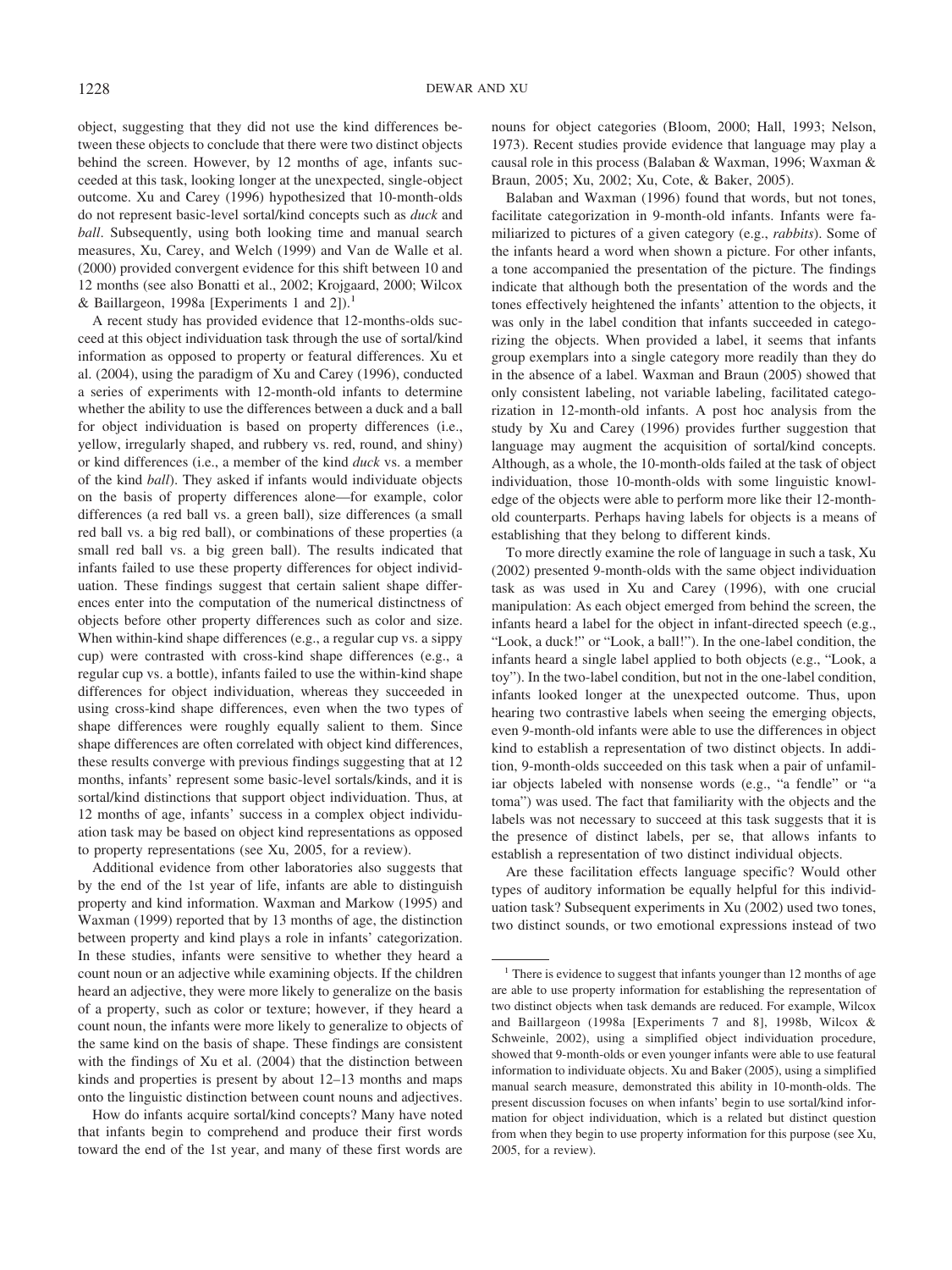words. Nine-month-olds did not look longer at the one-object, unexpected outcome during the test trials when tones, sounds, or emotional expressions were used. These findings suggest that infants are able to use distinct labels to help them to succeed earlier (i.e., at 9 months as opposed to 12 months) in a task of object individuation, and these facilitation effects appear to be language specific.

How powerful are words in guiding object individuation? Xu et al. (2005), using a manual search procedure, asked if 12-month-old infants could use labeling to establish object representations even when the objects were never shown to them. On a two-word trial, an experimenter looked into the opening of a box and referred to what was inside (e.g., "Look, a fep!" and "Look, a wug!"). On a one-word trial, the experimenter looked into the box and used the same word twice (e.g., "Look, a zav!"). Infants spontaneously reached into the box and always retrieved one object. The box was then empty and sat within reach of the infant. If they had heard two distinct labels, an adult would reach in a second time to look for another object but would not reach in again if he or she had heard only a single label. Twelve-month-old infants behaved similarly. Even without having seen the objects beforehand, the act of referring led the 12-month-olds to posit objects inside the box, and the number of distinct labels appeared to inform the infants of the number of objects to be expected inside the box. In addition, this effect seems to be specific to linguistic expressions since the number of emotional expressions did not help infants establish the number of objects inside the box. Thus, labeling, when presented with abundant intentional and referential cues, can guide the process of establishing the number of distinct objects involved in an event for infants as young as 12 months of age.

One empirical question remains unanswered from the results of Xu (2002) and Xu et al. (2005): Did the infants in this study interpret the distinct words as referring to distinct kinds of objects (types) or distinct individual objects (tokens)? Studies investigating the facilitating effect of language on object individuation (Xu, 2002; Xu et al., 2005) provide evidence that the use of two distinct labels leads infants to posit two objects involved in the event, but what cannot be determined from the empirical evidence to date is whether infants expect there to be merely two individual objects present or whether the objects involved must be of two different kinds. For adults and older children, distinct words (in the form of count nouns) tend to refer to distinct kinds of objects. Further empirical evidence is required to establish that the presence of two distinct labels leads infants to expect two different kinds of objects.

The current study sought to address this question directly by examining the effect of labeling on 9-month-old infants' expectations regarding the nature of named objects. Since previous studies have established that providing two labels leads 9-month-olds to expect two objects to be involved in an event, in the current study, we focused on infants' specific expectations about the two objects themselves. Instead of asking infants to decide how many objects there were in an event, the current study always presented two objects, and what was manipulated was the degree of difference between the two objects. Infants were asked to use labeling information as a cue to predict which of the two-object outcomes would be revealed.

In the first experiment, infants watched events presented on a puppet stage. During the familiarization trials, a box was opened to reveal two objects inside. The revealed objects were either two identical objects or two different objects. The test trials followed the same procedure, and used the same objects, as familiarization trials except that before the box was opened, the experimenter looked into the top of the box and described its contents using two distinct object labels (e.g., "I see a wug!" and "I see a dak!") or the same label twice (e.g., "I see a zav!" and "I see a zav!"). The experimenter looked intently into the box during labeling, providing abundant intentional and referential cues, as in Xu et al. (2005). The box was then opened to reveal the object-pair outcome (either two identical objects or two different objects). The question of interest was whether the number of distinct labels would help infants determine the nature of objects inside the box. If infants expect that distinct labels refer to distinct kinds of objects, when two distinct labels are used to refer to unseen objects inside a box, they should look longer when shown two identical objects inside. However, if infants expect only that distinct labels refer to distinct individual objects, when two distinct labels are used, they should look equally long whether two identical objects or two different objects are revealed because, in both outcomes, two distinct individual objects are present.

In a second experiment, using the same procedure, infants were presented with either identical pairs of objects or pairs of objects that were the same in every property but shape. The property of shape is a very salient cue to kind membership (Landau, Smith, & Jones, 1988; Soja, Carey, & Spelke, 1991). Infants may expect that objects that differ in shape should have different labels. However, if different objects differ along a property dimension not linked to kind membership, infants may show a different looking pattern. This possibility was examined in a third experiment, in which objects pairs were either identical or differed only in color. The current set of experiments addressed the question of whether infants, at the beginning of word learning, expect distinct words to refer to distinct kinds of objects.

### Experiment 1

## *Method*

*Participants.* Participants were 24 full-term infants (12 male, 12 female; mean age  $= 9$  months, 0 days; range  $= 8$  months, 8 days, to 9 months, 15 days). All infants were recruited from the greater Vancouver (British Columbia, Canada) area by mail and subsequent phone calls. Most infants came from a middle-class, non-Hispanic White background, with 21% of infants Asian, 4% African Canadian, and 4% Hispanic. The infants received a token gift (a T-shirt or bib with a university logo) after the study. English was the primary language spoken at home for all infants. An additional 4 infants were tested but excluded due to fussiness (3) or parental interference (1).

*Materials.* Objects were presented in a  $28 \times 19 \times 23$ -cm box constructed out of foam core. The top of the box had an opening that measured  $18 \times 10$  cm and was covered by spandex. The front of the box swung open in a doorlike movement. Four pairs of objects were used in the study: a toy frog (approximately  $8 \times 14$ cm in size) and a plush toy lion (approximately  $14 \times 8$  cm in size), a plush toy dog (approximately  $10 \times 12$  cm in size) and a plush bird (approximately  $9 \times 12$  cm in size), a toy train (approximately  $9 \times 6$  cm in size) and a star-shaped puzzle (approximately 10  $\times$ 10 cm in size), and a double pinwheel (approximately  $9 \times 17$  cm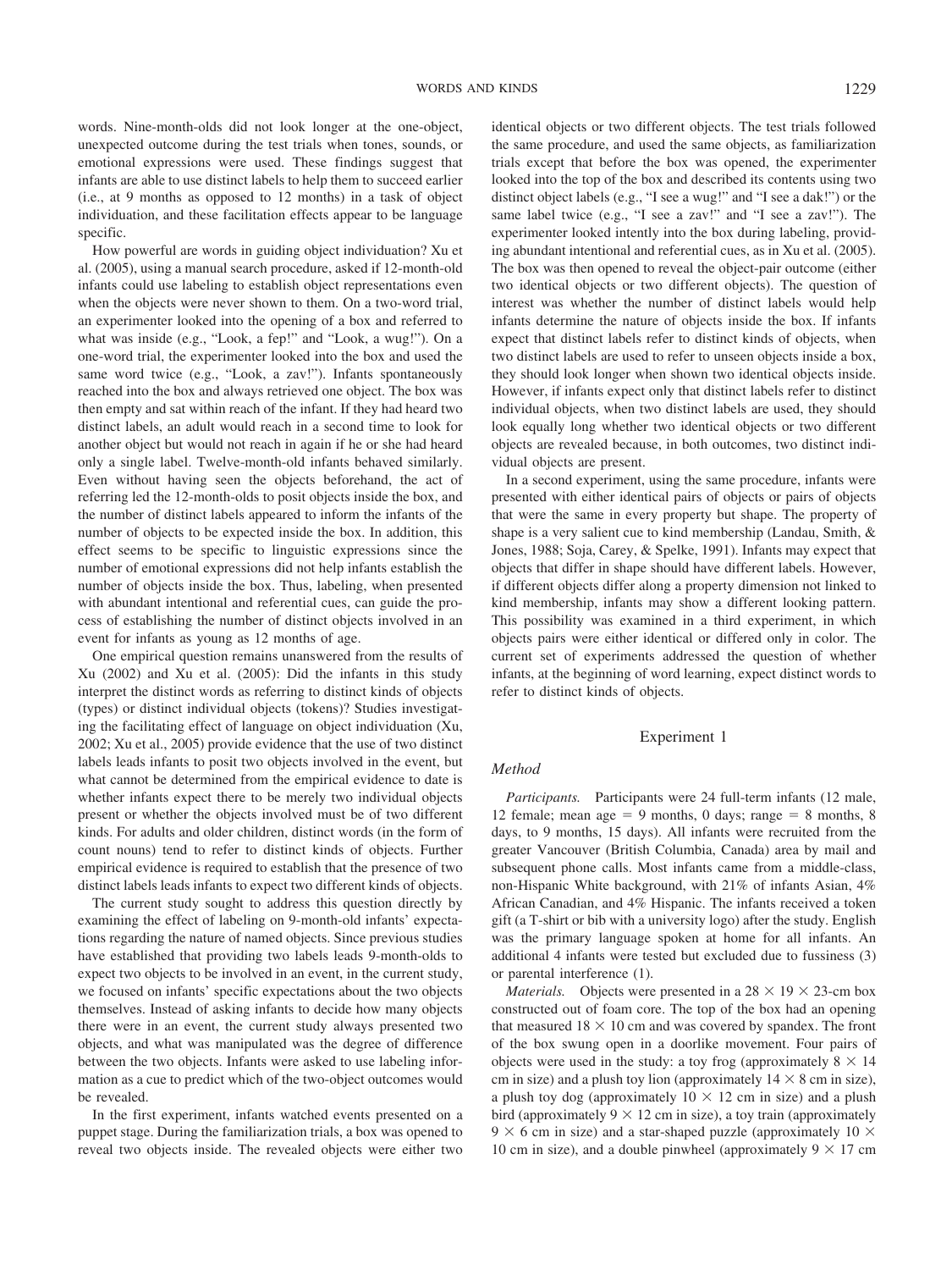in size) and a ball figure (approximately  $8 \times 15$  cm in size). Each of the eight objects had a duplicate. Each object sat atop a square of white foamcore with a magnet on the bottom so that the objects could be spaced a uniform distance apart (see Figure 1 for an example of the identical and different object outcomes).

*Apparatus.* The events were presented on a stage with a display area that measured 94 cm in width and 55 cm in height. The infant sat in a high chair about 30 cm from the stage, with eye level slightly above the floor of the stage (about 8 cm). The parent sat next to the infant with his or her back toward the stage. A video camera, set up under the stage, focused on the infant's face and recorded the entire session. The video camera was connected to a 19-in (48.26-cm) TV placed in one corner of the room. An observer watched the infant on the TV monitor and recorded the infant's looking times. The observer was not able to see what was presented on the stage, nor was she aware of the order of the trials. A key on a laptop computer was pressed during infants' on-target looking. A computer program written specifically for looking time studies (Hypercard [Version 2.4.1]; Pinto, 1995) was used to record the looking times.

*Design and procedure.* The experimenter began by waving a set of keys at all corners of the stage to define the window of looking for the observer. During the experiment, the experimenter sat behind the stage in view of the infant at all times.

To begin, the experimenter looked into the top of the empty box, pulling apart the spandex covering so as to look inside. The front door of the box was opened to show the infant that the box was empty. In infant-directed speech, the experimenter said, "Look, it's empty! There's nothing in there!" The door of the box was then closed and the box turned around. The familiarizations trials were then started.

*Familiarization trials.* Each infant received eight familiarization trials. Two objects were placed inside the box, out of view of the infant. The box was then turned to face the infant. The experimenter pulled apart the spandex on top of the box, so she was looking at the objects inside the box. While looking inside, the experimenter said, "I see something! There's something there! [Infant's name], look!" The front door of the box was then opened to reveal the objects inside. The experimenter lowered her head and eye gaze to ensure that she was not making eye contact with the infant while the box contents were visible. Infant looking times were recorded. When the infant turned away for 2 consecutive seconds, the trial ended. The door of the box was closed, and the box was turned around so that the door of the box was facing the



*Figure 1.* Examples of identical and different (or different-shaped, or different-colored) object outcomes from Experiments 1–3.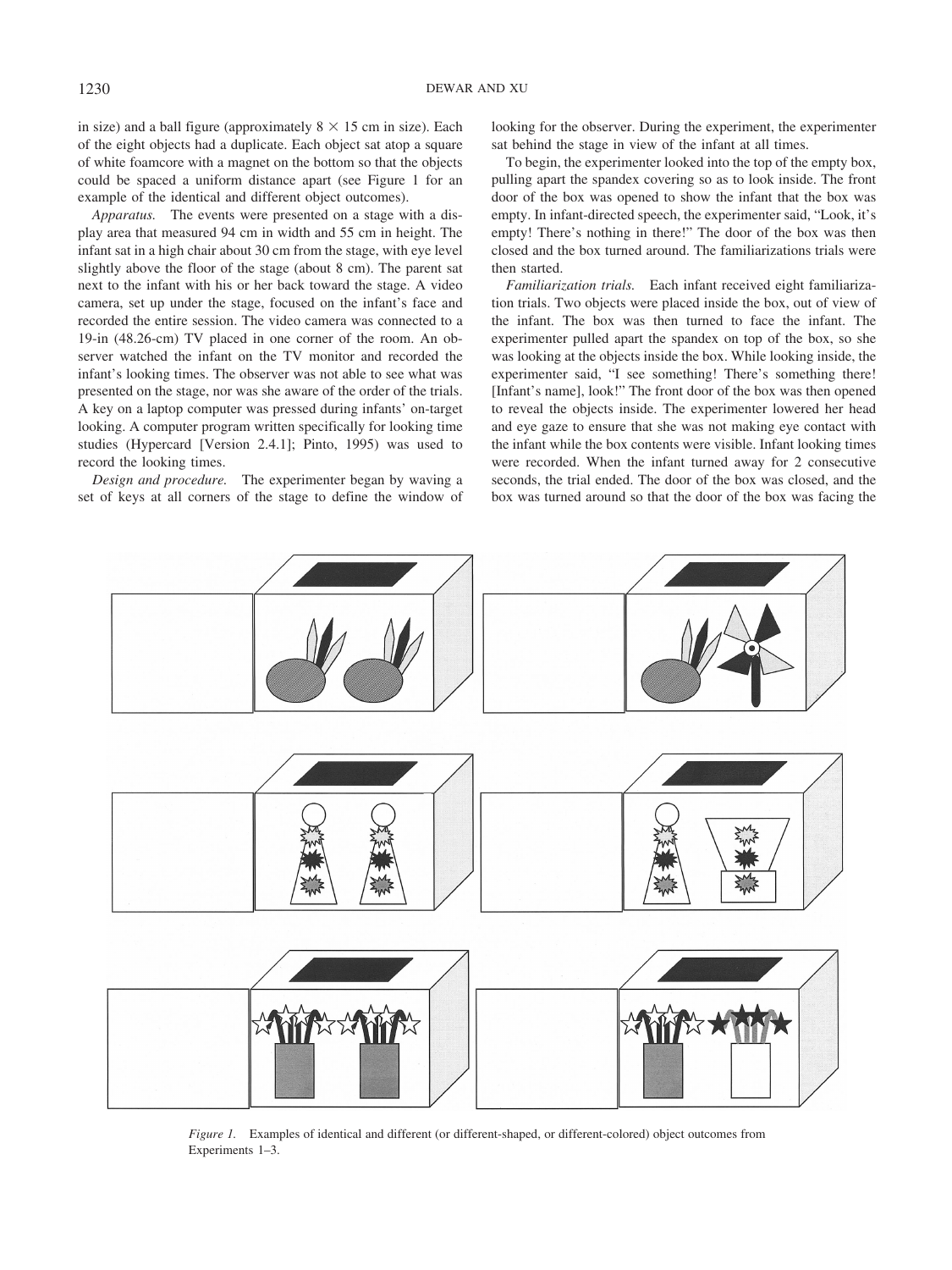experimenter and the infant was facing the back of the box. New objects were placed inside the box to begin the next trial. Objects from each of the four pairs (frog–lion, dog– bird, train–puzzle, ball–pinwheel) were shown during the familiarization trials (either both objects of the pair were shown [different objects], or one object from the pair was shown with its duplicate [identical objects]). Familiarization Trials 5– 8 were a repetition of Trials 1– 4. Which objects were shown, which side of the box an object was positioned on, and the order of object pairs were counterbalanced across infants.

*Test trials.* Test trials followed an identical procedure to that of the familiarization trials, with one critical difference: Before opening the front of the box, the experimenter looked into the top of the box and labeled the objects inside with either the same label two times (e.g., "I see a zav! I see a zav! There's a zav! There's a zav! [Infant's name], a zav! [Infant's name], a zav!") or with two different labels (e.g., "I see a wug! I see a dak! There's a wug! There's a dak! [Infant's name], a wug! [Infant's name], a dak!"). Each sentence was spoken in infant-directed speech as the experimenter looked into the box. Each infant was shown four test trials. Infants were shown two label/object combinations for both the expected and unexpected outcomes. For an expected outcome, an infant either heard two different labels applied to the objects inside the box and two different objects were revealed when the box was opened, or, conversely, an infant heard one repeated label applied to the objects inside the box and two identical objects were revealed when the box is opened. For an unexpected outcome, an infant either heard two different labels applied to the objects inside the box and two identical objects were revealed when the box was opened, or, conversely, an infant heard one repeated label applied to the objects inside the box and two different objects were revealed when the box was opened. The 8 objects were labeled with nonsense words ("fep," "zav," "wug," "dak," "toma," "blicket," "muba," and "tupple"). Throughout the study, a particular object was always labeled with the same nonsense word; thus, each object pair was always labeled with the same label pair. The same objects from each of the four pairs (frog–lion, dog–bird, train–puzzle, ball–pinwheel) that were shown during the familiarization trials were shown on the test trials, but the order of object presentation differed from that of the familiarization trials. The four test trials included two instances of expected and unexpected outcomes such that all four of the Label  $\times$  Object Pair outcomes were shown (repeated label/identical objects [expected], different labels/different objects [expected], repeated label/different objects [unexpected], different labels/identical objects [unexpected]). The order of outcome (whether the infant saw an expected or unexpected trial first, whether an identical or different object outcome was presented first, or whether objects were first labeled with repeated or different labels) was counterbalanced across infants (see Figure 2 for a schematic representation of the experimental procedure).

To evaluate whether any unintentional variations in the experimenter's actions or utterances during the test trials could have biased infants' responses, a coder blind to the order of object-pair outcome reviewed the test trials for each infant and guessed the object outcome for each trial on the basis of the experimenter's labeling and referential behavior. The coder was able to guess the object-pair outcome (identical or different) on only 50% of the test trials (48 out of 96 trials), which is not different from chance.



*Figure 2.* A schematic representation of the experimental procedure for Experiment 1.

## *Results*

The results of Experiment 1 are shown in Figure 3. An alpha level of .05 was used in all statistical analyses. Preliminary analyses found no effects of gender, test trial order (whether the expected or unexpected trial was presented first), or animacy (animate vs. inanimate) of the object pairs. Subsequent analyses were collapsed over these variables. All infants were offline observed by a second observer who was completely blind to the order of object outcome. Interscorer reliability averaged 96%.

*Familiarization trials.* Averaging across all eight of the familiarizations trials, it was found that infants looked slightly longer when two different objects were revealed ( $M_{\text{different}} = 14.04$  s,  $SD =$ 6.03) than when two identical objects were revealed  $(M<sub>identical</sub>)$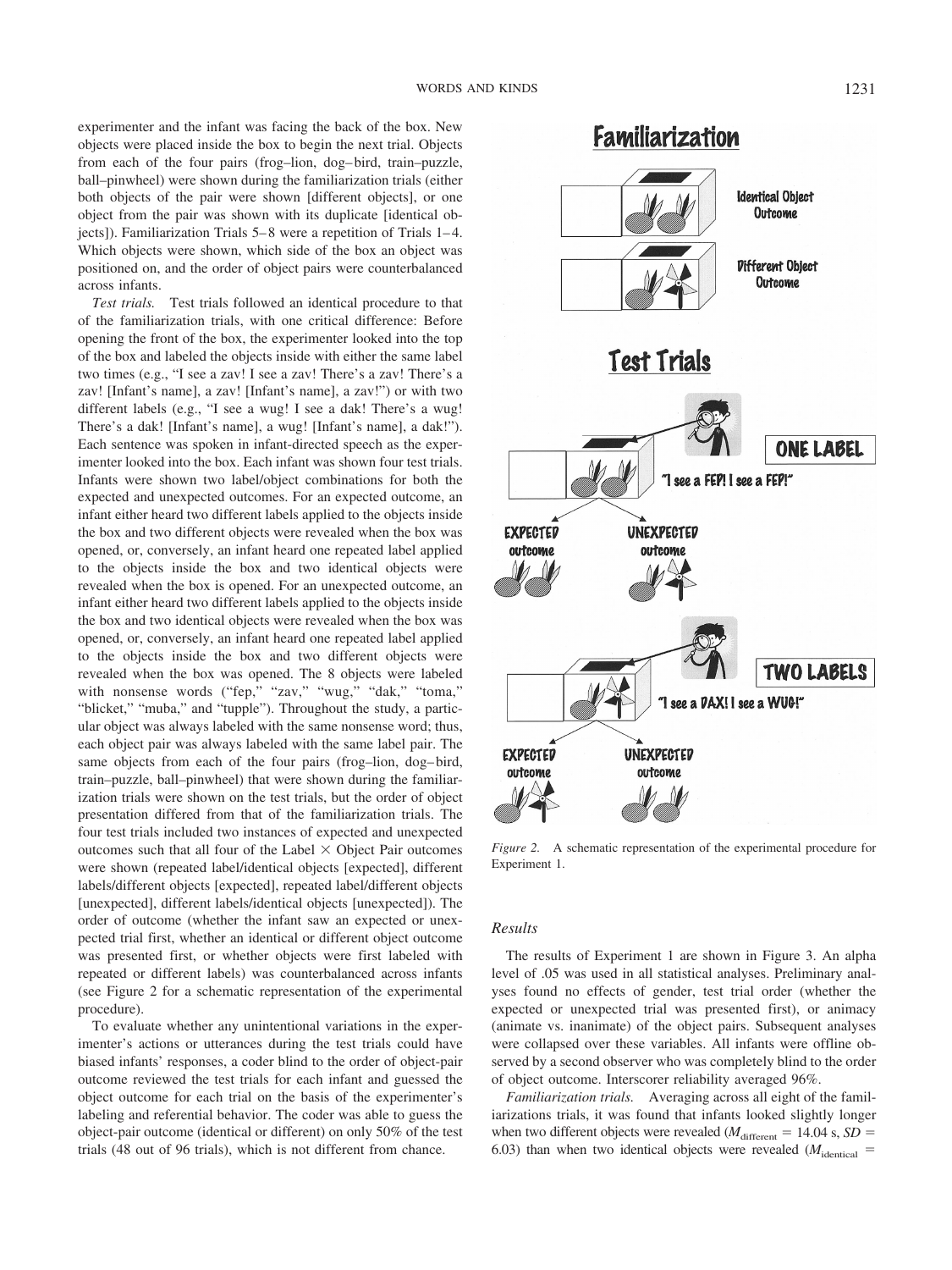

*Figure 3.* Mean looking times as a function of the number of distinct labels heard and the revealed object-pair outcome for Experiment 1.

12.61 s,  $SD = 4.91$ ; however, this difference was not statistically significant,  $t(23) = -1.14$ ,  $p = .27$ .

*Test trials.* Infants' looking times to the test outcomes were compared by means of a  $2 \times 2$  repeated measures analysis of variance (ANOVA), with number of labels (one vs. two) and object-pair outcome (identical vs. different) as within-subject factors. The analysis revealed a significant interaction, *F*(1, 23) = 5.06,  $p = .03$ , effect size  $(\eta_p^2) = .18$ . We performed planned comparisons for each label number (one repeated label vs. two different labels) to determine whether infants looked longer to one of the two object outcomes (either identical objects or different objects). When infants heard the box contents described using one label repeated twice, they looked significantly longer when two different objects were revealed (the unexpected outcome;  $M = 10.02$  s,  $SD = 7.86$ ) than when two identical objects were revealed (the expected outcome;  $M = 5.41$  s,  $SD = 3.57$ ,  $t(23) = -2.93$ ,  $p < .01$ . When infants heard the box contents described using two distinct labels, they looked longer when two identical objects were revealed (the unexpected outcome;  $M = 11.20$  s,  $SD = 10.04$ ) than when two different objects were revealed  $(M = 8.38 \text{ s}, SD = 9.53)$ , although this difference was not significant,  $t(23) = 1.13$ ,  $p =$ .27. Examination of individual infants' patterns of looking, by means of nonparametric analyses, yielded similar results between these conditions. When one repeated label was applied to the box contents, 16 of 24 infants looked longer when two different objects were revealed (unexpected outcome) than when two identical objects were revealed (expected outcome; Wilcoxon signed ranks test:  $z = -2.23$ ,  $p = .01$  [one-tailed]). Conversely, when two distinct labels were applied to the box contents, 16 of the 24 infants looked longer when two identical objects were revealed (unexpected outcome) than when two different objects were revealed (expected outcome; Wilcoxon signed-ranks test:  $z = -1.66$ ,  $p < .05$  [one-tailed]). The use of one-tailed tests for the nonparametric analysis was justified because we had clear predictions for the infant looking patterns. When one repeated label was heard, we expected infants would be surprised to see two different objects revealed but not surprised to see two identical objects. The opposite was true when two different labels were heard.

### *Discussion*

When infants hear one repeated label, they expect the duplicated label to refer to identical objects. Conversely, a trend in the present looking data suggests that when infants hear two distinct labels, they seem to expect those labels to refer to distinct objects. Note that the latter effect seemed weaker (i.e., the *t* test was not, by itself, statistically significant). A possible reason why infants might not have seemed quite as surprised to see two identical objects after hearing two distinct labels is that this looking pattern required infants to overcome their slight baseline preference for the different-object outcome. Thus, for infants to look longer at the identical object pair (the unexpected outcome) after hearing two distinct labels, they had to overcome this preference. It is not the case, however, that infants simply preferred to look longer at the different-object outcome in general, because there was no main effect of object outcome.

Up until now, studies investigating the facilitating effect of language on object individuation (i.e., Xu, 2002; Xu et al., 2005) have provided evidence that the use of two distinct labels leads infants to posit two objects involved in an event. The results of Experiment 1 indicate that infants may not only expect two distinct labels to refer to two individual objects; a trend in the looking data suggests that infants may expect those individual objects to be different.

What remains to be demonstrated is whether the infants expect these different objects to vary from each other in a specific fashion. In other words, must the two objects simply be dissimilar to each other in some respect, or is the way in which the objects differ important? We use distinct words to designate different kinds of things (i.e., objects within a kind share the same label). And, in general, objects that vary along a property dimension that does not affect kind membership are not marked by different basic-level labels. When we consider various perceptual dimensions of objects, some are better correlated with kind membership than others. The property shape is closely connected with kind membership (Landau et al., 1988; Rosch, Mervis, Gray, Johnson, & Boyes-Braem, 1976; Soja et al., 1991). Broadly speaking, objects that differ in shape are usually different kinds of things and are marked by different basic-level count noun labels (Samuelson & Smith, 2005). In contrast, the property of color is not closely connected with kind membership and it is not usually marked by different basic-level count nouns.

If infants expect two distinct labels to mark two different kinds of objects, they will look longer at the unexpected outcomes if the property difference between the objects implies a difference in kind (e.g., shape), but infants will not look longer at the unexpected outcomes if the property difference between the objects does not imply a difference in kind membership (e.g., color). In Experiments 2 and 3, we used the same procedure as Experiment 1, except that the different object pairs differed only in shape or color, respectively.

## Experiment 2

#### *Method*

*Participants.* Participants were 16 full-term infants (8 male, 8 female; (mean age  $= 9$  months, 2 days; range  $= 8$  months, 15 days, to 9 months, 13 days). All infants were recruited from the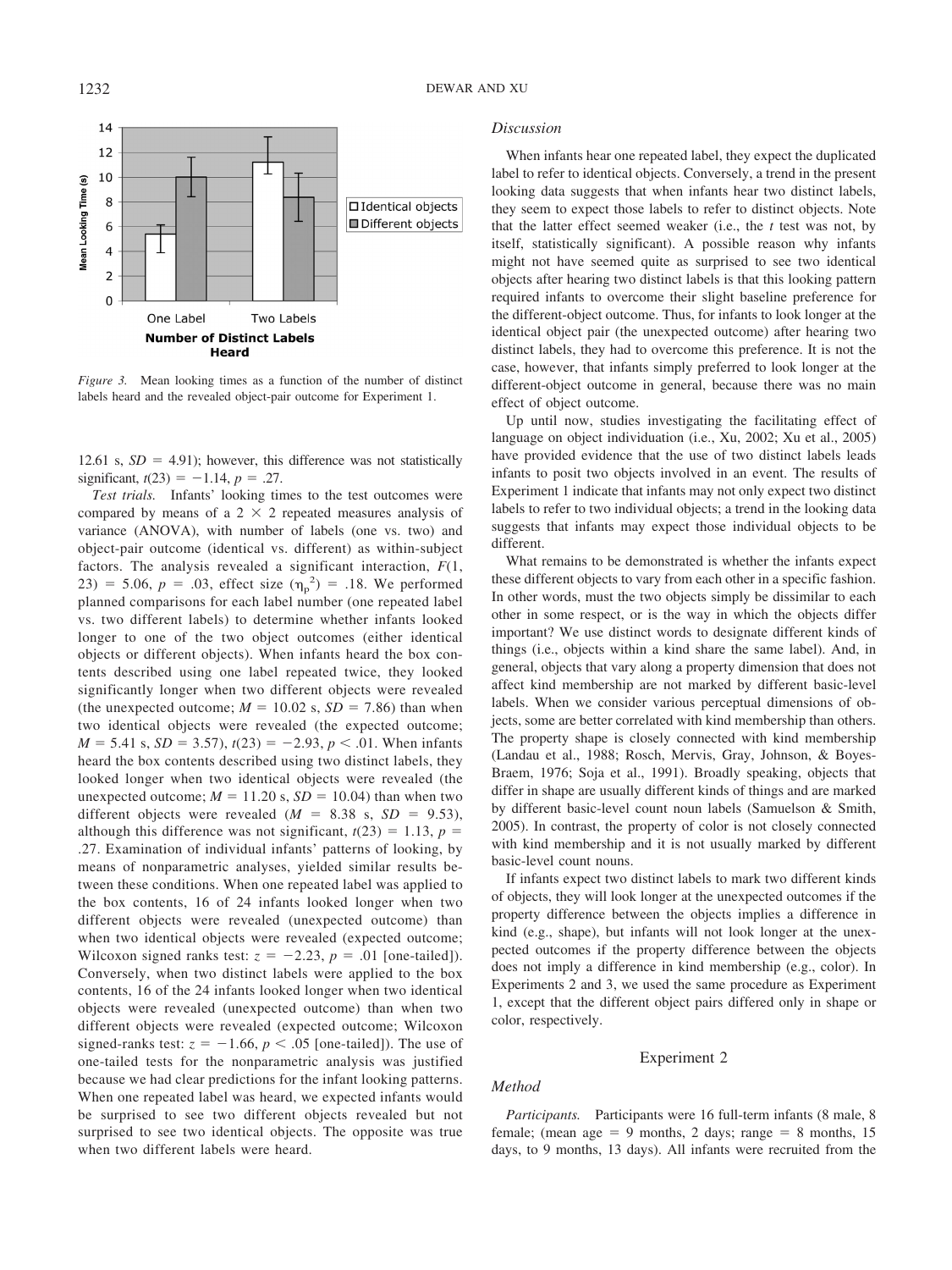same population as in Experiment 1, but none had participated in the first experiment. Most infants came from a middle-class, non-Hispanic White background, with about 13% of infants Asian and 6% Hispanic. English was the primary language spoken at home for all infants. An additional 5 infants were tested but excluded due to fussiness (4) or parental interference (1).

*Materials and apparatus.* All materials and apparatus were the same as those used in Experiment 1 except for the objects presented to the infants. Four pairs of objects were used in this experiment. The objects in each pair were identical in material, texture, and color; thus, the objects in each pair differed from one another only in shape. Every object had a duplicate (see Figure 1).

*Design and procedure.* These were identical to those of Experiment 1. A coder blind to the order of object-pair outcome reviewed the test trials for each infant and guessed the object outcome for each trial on the basis of the experimenter's labeling and referential behavior. The coder was able to guess the objectpair outcome (identical or different) on only 44% of the test trials (28 out of 64 trials), which is not different from chance.

#### *Results*

The main results of Experiment 2 are shown in Figure 4. Preliminary analyses found no effects of gender, test trial order (whether the expected or unexpected trial was presented first), or animacy (animate vs. inanimate) of the object pairs. Subsequent analyses were collapsed over these variables. Half of the infants were randomly selected and offline observed by a second observer who was completely blind to the order of object outcome. Interscorer reliability averaged 97%.

*Familiarization trials.* Averaging across all eight of the familiarizations trials, it was found that infants looked equally long whether two different-shaped objects were revealed  $(M<sub>different</sub>$ 12.52 s,  $SD = 3.42$ ) or two identical objects were revealed  $(M_{\text{identical}} = 12.93 \text{ s}, SD = 3.75), t(15) = .44, p = .66.$ 

*Test trials.* Infants' looking times to the test outcomes were compared by means of a  $2 \times 2$  repeated measures ANOVA, with



*Figure 4.* Mean looking times as a function of the number of distinct labels heard and the revealed object-pair outcome for Experiment 2.

number of labels (one vs. two) and object-pair outcome (identical vs. different) as with-subject factors. The analysis revealed a significant interaction,  $F(1, 15) = 8.16$ ,  $p = .01$ , effect size  $(\eta_{\rm p}^2) = .35$ . Planned comparisons were performed. When infants heard the box contents described using a single label repeated twice, they looked significantly longer when two different objects were revealed (the unexpected outcome;  $M = 10.34$  s,  $SD = 6.06$ ) than when two identical objects were revealed (the expected outcome;  $M = 6.89$  s,  $SD = 3.41$ ),  $t(15) = -2.14$ ,  $p = .05$ . When infants heard the box contents described using two distinct labels, they looked longer when two identical objects were revealed (the unexpected outcome;  $(M = 10.04 \text{ s}, SD = 8.84)$  than when two different objects were revealed ( $M = 5.72$  s,  $SD = 3.72$ ), although this difference was only marginally significant,  $t(15) = 2.03$ ,  $p =$ .06. Examination of individual infants' patterns of looking, by means of nonparametric analyses, provided similar results. When one repeated label was applied to the box contents, 12 of 16 infants looked longer when two different objects were revealed (unexpected outcome) than when two identical objects were revealed (expected outcome; Wilcoxon signed-ranks test:  $z = -1.86$ ,  $p =$ .03 [one-tailed]). Conversely, when two distinct labels were applied to the box contents, 9 of the 16 infants looked longer when two identical objects were revealed (unexpected outcome) than when two different objects were revealed (expected outcome; Wilcoxon signed-ranks test:  $z = -1.55$ ,  $p = .06$  [one-tailed]).

## *Discussion*

In this experiment, the only dissimilarity between the different object pairs was the property of shape. Therefore, the differentshaped object pairs shared many more features than the different object pairs of the first experiment. In Experiment 1, the different object pairs differed maximally along all property dimensions. Yet the results of the current experiment mirror those of the previous experiment. Thus, it seems that for 9-month-old infants, objects that differ in shape, like objects that differ completely, are expected to be marked by distinct labels.

It could be the case, however, that infants expect that objects that differ along *any* perceptual dimension should be marked by distinct labels. Perhaps the infants displayed looking time patterns similar to those in the first experiment when shown object-pair outcomes that alternated between identical objects and objects that differed in shape not because shape is closely tied to kind membership but because any perceived difference between the different object pair would have produced this effect. This possibility was explored in Experiment 3, in which the different object pairs differed only in color. For the kinds of objects we used in this study, color is a property difference that does not correlate with kind membership.

#### Experiment 3

## *Method*

*Participants.* Participants were 16 full-term infants (8 male, 8 female; mean age  $= 9$  months, 0 days; range  $= 8$  months, 15 days, to 9 months, 14 days). All infants were recruited from the same population as in Experiment 1, but none had participated in Experiments 1 or 2. Most infants came from a middle-class, non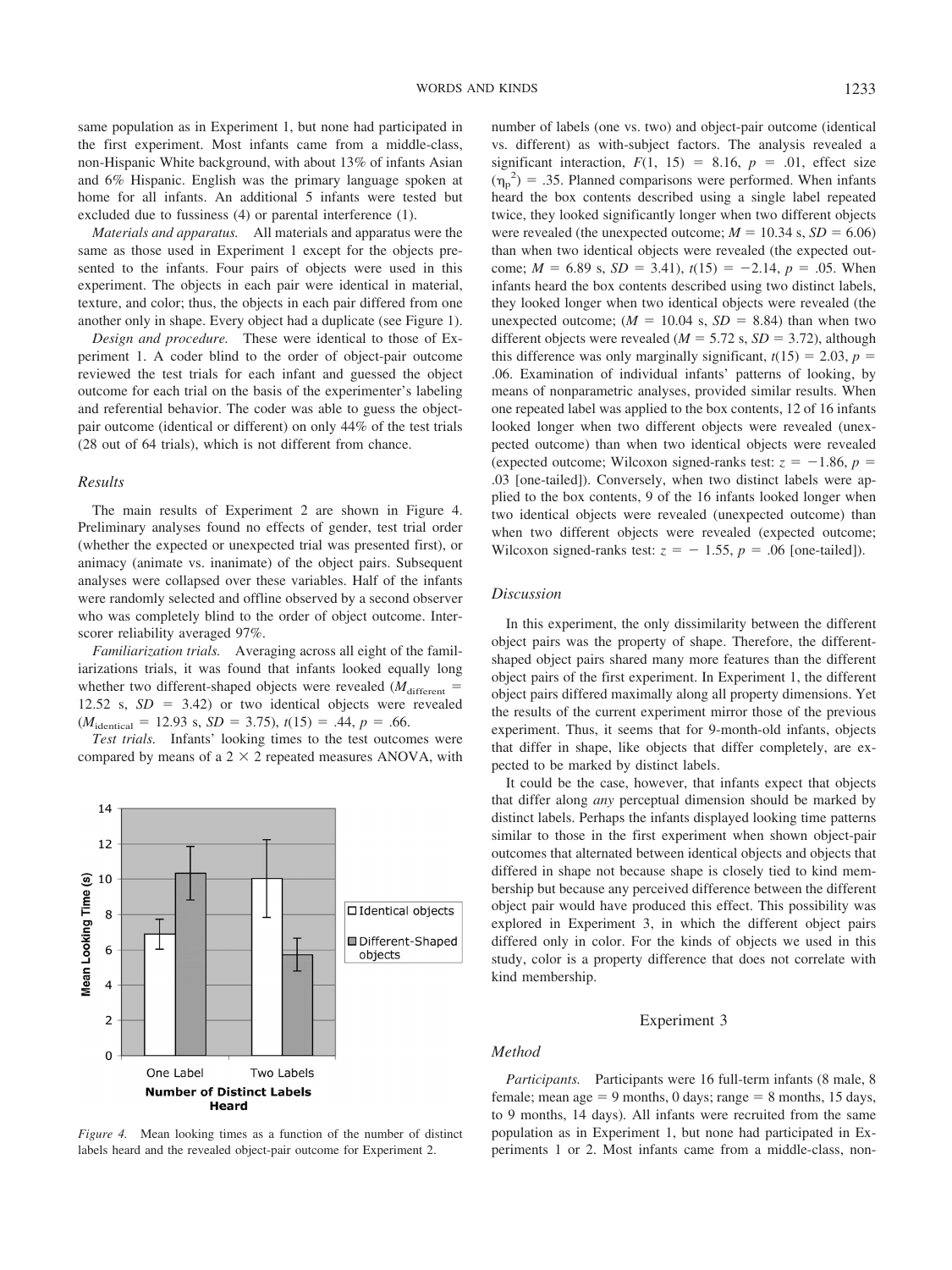Hispanic White background, with about 12% of infants being Asian. English was the primary language spoken at home for all infants. An additional 6 infants were tested but excluded due to fussiness (5) or parental interference (1).

*Materials and apparatus.* All materials and apparatus were the same as those used in Experiment 2 except for the objects presented to the infants. Four pairs of objects were used in this experiment. The objects used in this experiment were almost identical to the objects used in Experiment 2. Each object used in Experiment 2 was duplicated, but every color of the original object was changed, resulting in an identical pair that differed only in color. Every object used in this experiment also had a duplicate (see Figure 1).

*Design and procedure.* These were identical to those of Experiments 1 and 2. A coder blind to the order of object-pair outcome reviewed the test trials for each infant and guessed the object outcome for each trial on the basis of the experimenter's labeling and referential behavior. The coder was able to guess the object-pair outcome (identical or different) on only 50% of the test trials (32 out of 64 trials), which is not different from chance.

### *Results*

The main results of Experiment 3 are shown in Figure 5. Preliminary analyses found no effects of gender, test trial order (whether the expected or unexpected trial was presented first), or animacy (animate vs. inanimate) of the object pairs. Subsequent analyses were collapsed over these variables. Half of the infants were randomly selected and offline observed by a second observer who was completely blind to the order of object outcome. Interscorer reliability was 97%.

*Familiarization trials.* Averaging across all eight of the familiarization trials, it was found that infants looked equally long whether two different-colored objects were revealed ( $M<sub>different</sub>$ ) 9.68 s,  $SD = 4.11$ ) or two identical objects were revealed  $(M_{\text{identical}} = 11.24 \text{ s}, SD = 7.11), t(15) = .92, p = .37.$ 



*Figure 5.* Mean looking times as a function of the number of distinct labels heard and the revealed object-pair outcome for Experiment 3.

*Test trials.* Infants' looking times to the four test outcomes were averaged and compared by means of a  $2 \times 2$  repeated measures ANOVA, with number of labels (one vs. two) and object-pair outcome (identical vs. different) as with-subject factors. The analysis revealed a significant main effect of object-pair outcome,  $F(1, 15) = 7.61$ ,  $p = .02$ , effect size  $(\eta_p^2) = .34$ . Thus, collapsing over number of labels heard, infants looked longer when different-colored objects were revealed ( $M_{\text{different}}$  = 9.20 s,  $SD = 6.24$ ) than when two identical objects were revealed  $(M<sub>identical</sub> = 6.46 s, SD = 4.22)$ . More important, there was no interaction between the number of labels and object-pair outcome,  $F(1, 15) = 1.88, p = .19.$ 

The data from Experiments 1, 2, and 3 were combined and infants' looking times to the test outcomes were compared by means of a  $3 \times 2 \times 2$  repeated measures ANOVA, with experiment (1, 2, or 3) as the between-subjects factor and number of labels (one vs. two) and object-pair outcome (identical vs. different) as within-subject factors. The analysis revealed a significant three-way interaction,  $F(1, 53) = 3.77$ ,  $p = .03$ , effect size ( $\eta_p^2$ ) = .13. Thus, infants' patterns of looking to each of the test outcomes differed between Experiments 1, 2, and 3.

Comparing infants in Experiments 1 and 2, no Experiment  $\times$ Number of Labels  $\times$  Object-Pair Outcome interaction was found,  $F(1, 38) = .005$ ,  $p = .94$ . Thus, infants' pattern of looking to each of the test outcomes did not differ between Experiments 1 and 2. However, a significant two-way interaction was found between number of labels and object-pair outcome,  $F(1, 38) = 10.81$ ,  $p <$ .01, effect size  $(\eta_p^2) = .22$ . Planned comparisons were performed. When infants heard the box contents described using one label repeated twice, they looked significantly longer when two different (either completely different or different in shape) objects were revealed (the unexpected outcome;  $M = 10.15$  s,  $SD = 7.11$ ) than when two identical objects were revealed (the expected outcome;  $M = 6.00$  s,  $SD = 3.54$ ,  $t(39) = -3.66$ ,  $p < .01$ . When infants heard the box contents described using two distinct labels, they looked longer when two identical objects were revealed (the unexpected outcome;  $M = 10.73$  s,  $SD = 9.48$ ) than when two different (either completely different or different in shape) objects were revealed  $(M = 7.31 \text{ s}, SD = 7.79)$ ,  $t(39) = 2.00, p = .05$ .

Comparing infants in Experiments 1 and 3 only, a significant Experiment  $\times$  Number of Labels  $\times$  Object-Pair Outcome interaction was found,  $F(1, 38) = 5.52$ ,  $p = .02$ . Therefore, infants' patterns of looking to each of the test outcomes differed between Experiment 1 and Experiment 3. Furthermore, comparison of only those infants in Experiments 2 and 3 revealed a similar finding; the Experiment  $\times$  Number of Labels  $\times$  Object-Pair Outcome interaction was significant,  $F(1, 30) = 9.55$ ,  $p < .01$ . Thus, infants' patterns of looking to each of the test outcomes did differ significantly between Experiment 2 and Experiment 3. Because the looking time patterns for infants in Experiments 1 and 2 are statistically equivalent, it can be said that the looking patterns obtained in Experiment 3 are different from those obtained in Experiments 1 and 2.

#### *Discussion*

The results of Experiment 3 differed from those of both Experiments 1 and 2. Infants did not expect two distinct labels to refer to two different-colored objects. The number of labels used did not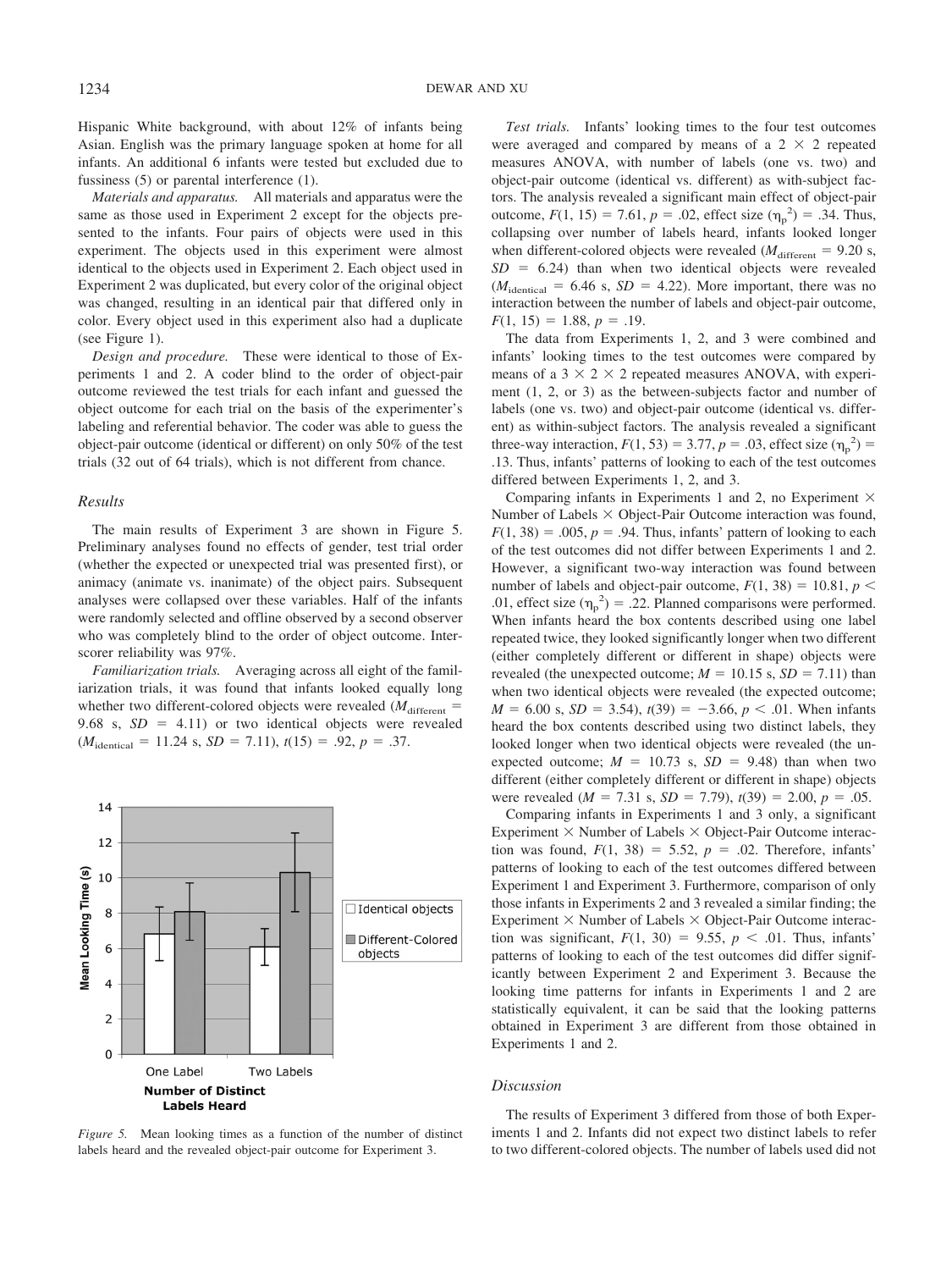have an effect on which object-pair outcome the infants expected to see inside the box. Therefore, it appears that not just any perceptual dissimilarity between different object pairs is sufficient for infants to expect that they should be marked by distinct labels. Moreover, it seems that infants expect that only objects that differ in kind-relevant features (i.e., shape) should be marked by distinct labels.

How do we interpret the looking time pattern in Experiment 3? In the previous two experiments, the object outcomes alternated between identical objects and different kinds of objects. Thus, labeling was a cue to object outcome: Hearing distinct labels led to the expectation of seeing two kinds of objects (different[-shaped] object outcome), whereas hearing one repeated label led to the expectation of seeing one kind of object (identical object outcome). However, in this experiment, when infants were shown, during familiarization, that the object outcomes alternated between identical and different-colored objects, both outcomes involved only one kind of object. Thus, if infants expect labels to pick out kinds, then the labeling in Experiment 3 was uninformative, because both object outcomes involved only one kind of object. In this case, the labeling was not predictive of object outcome, and therefore, it may have been ignored.

## General Discussion

After seeing the contents of a box alternate between either two identical objects or two different objects (Experiment 1), 9-monthold infants who subsequently heard the hidden contents of the box referred to using one repeated label looked reliably longer when the box was opened to reveal two different objects inside. Conversely, on hearing the hidden contents referred to using two distinct labels, infants did not show a reliable preference for one outcome over the other and, if anything, showed a nonsignificant preference for the test event with two identical objects. A stronger pattern of results was obtained when infants were shown that the box contents alternated between either two identical objects or two objects that differed only in shape (Experiment 2). Here again, infants who heard the contents of the box referred to using two identical labels looked longer when the box was opened to reveal two different-shaped objects. In contrast, when two distinct labels were used to label the hidden contents, infants in this experiment looked significantly longer when two identical objects were revealed. For infants watching these events, labeling acts as a cue to object-pair outcome. Under these circumstances, when infants hear one repeated label used to describe the (unseen) box contents, they expect that the box will open to reveal two identical objects, and when they hear the contents described using two distinct labels, they expect to see two different-shaped objects inside the box (Experiment 2). However, these expectations are not upheld when infants are first shown that the box contents alternate between either two identical objects or two different-colored objects (Experiment 3). In this case, infants simply look longer when the box is opened to reveal two different-colored objects, independent of the number of labels heard. Here, labeling does not appear to add any predictive cues as to what infants can expect to see when the box is opened.

An empirical question that remained unanswered from the results of previous studies examining the effect of labeling on infants' object representations (Xu, 2002; Xu et al., 2005) was whether the infants in these studies interpreted the distinct words as referring to distinct kinds of objects (types) or distinct individual objects (tokens). The current set of experiments provides evidence that even young infants expect distinct words to refer to kinds. In these experiments, the object-pair outcomes alternated between two identical objects or two objects that differed in some respect. If it were the case that infants merely expect distinct words to refer to individual objects, then when infants hear two distinct labels, they should look equally at two identical objects as they do at two different objects, because both outcomes represent two individual objects. However, the results of the current study suggest that this is not the case. Furthermore, it is not enough to say that infants expect distinct words to refer to different objects: It is evident from these results that the ways in which the different objects differ is important. The property of shape is a very salient cue to kind membership (Landau et al., 1988; Rosch et al., 1976; Soja et al., 1991), and it was hypothesized that infants may expect that objects that differ in shape should have different labels. The results of the second experiment (identical objects vs. differentshaped objects) lend support to the idea that, even for young infants, objects that differ in shape are seen as different kinds of things. Here, infants expected two different-shaped objects to be labeled with two distinct count nouns. In both of the first two experiments, the two object-pair outcomes alternated between one kind (identical objects) and two kinds (different[-shaped] objects). Our results show that labeling can be used to distinguish between these two object outcomes. However, if the different objects varied along a property dimension not linked to kind membership (in this case, color), it was hypothesized that infants might show a different looking pattern. This prediction was confirmed in the third experiment (identical objects vs. different-colored objects). Here, infants did not use labeling information to help them predict object-pair outcome. We suggest that the reason that labeling does not assist infants when the objects are either identical or differentcolored is because both object-pair outcomes represent only one kind of object. Because distinct labels are used to mark distinct kinds, if the box contents do not alternate between same and different kinds, the labeling information cannot be used to predict object-pair outcome. It is clear from the results of this series of experiments that infants are sensitive to perceptual dimensions that are related (or unrelated) to kind membership.

It should be made clear that there is no evidence that the 9-month-olds in the current study actually learned the labels for the objects, nor were they expected to. The events presented to the infants involved both novel objects and novel labels. In addition, the labels were only presented when the objects were not visible (i.e., when the box was closed). These certainly are not optimal conditions for word learning, especially for infants of this age. However, even in the absence of specific word– object mappings, infants as young as 9 months seem to expect distinct words to refer to different sortal concepts, which in turn map onto different kinds of objects in the world.

Other research in the literature provides convergent evidence that infants expect words to pick out sortal kinds (Xu, 2005, in press). For example, Balaban and Waxman (1996) and Waxman and Braun (2005) found that consistent labels, but not tones or variable labels, facilitate categorization in 9-month-old infants, suggesting that when provided a label, infants group exemplars into a single category more readily than they do in the absence of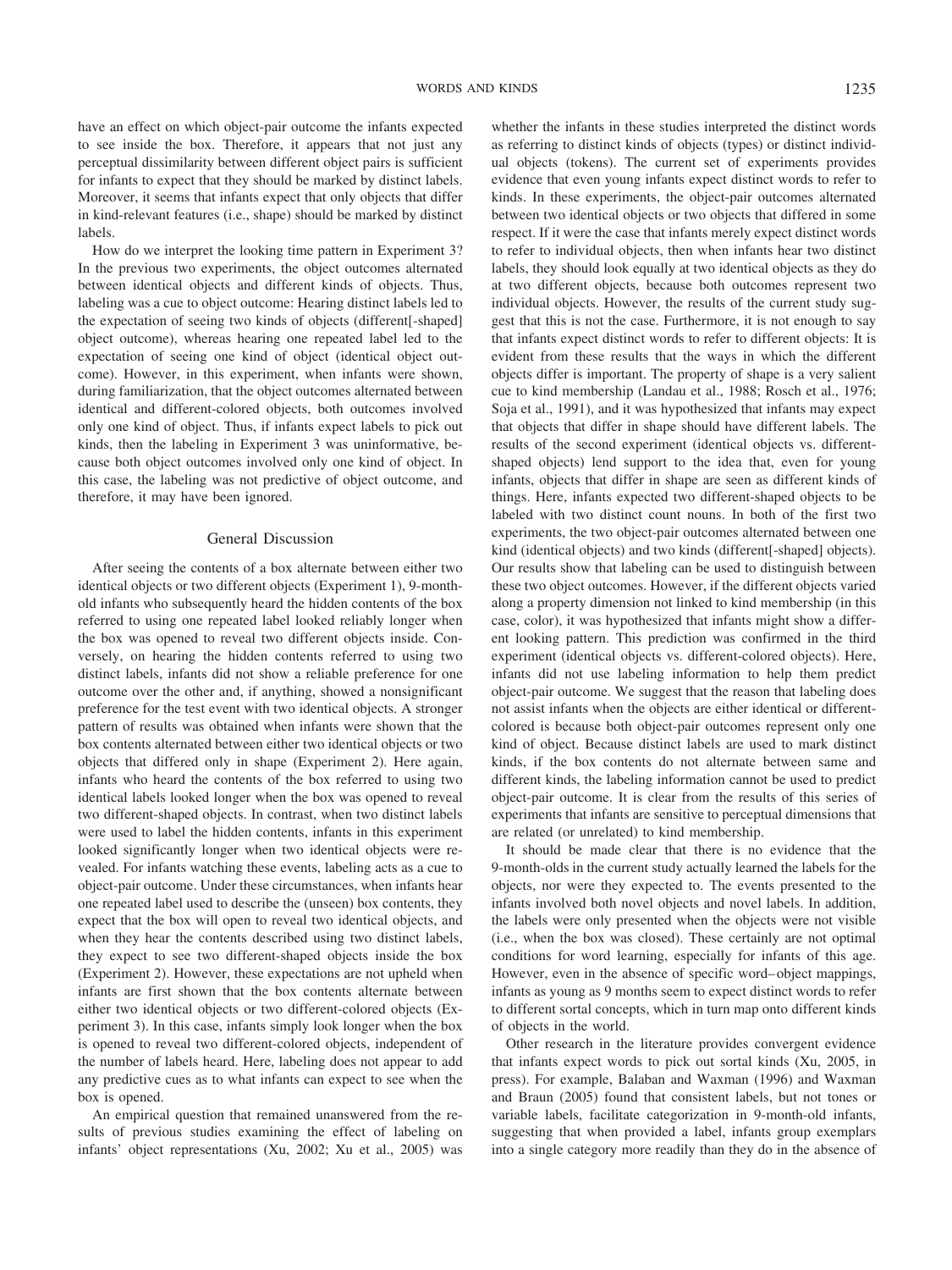a label. In addition, if two kinds of objects are inferred in an event because two distinct labels are heard, there must be two distinct tokens of objects present, as in the object-individuation task (e.g., Xu, 2002). Moreover, objects that share a label and, thus, are the same kind of thing should share certain nonobvious properties, as in an inductive inference task. For example, at 13 and 18 months, when objects share a common label, infants are more likely to produce a nonobvious property (e.g., squeeze it to make a sound; Graham, Kilbreath, & Welder, 2004; Joshi & Xu, 2007; Welder & Graham, 2001). The current study is consistent with these lines of research as it indicates that when 9-month-old infants hear a repeated label, they expect the referents of that label to be identical (i.e., the same kind of thing), but when they hear two distinct labels, they expect the referents of those labels to be different in kind.

The labels used in these experiments were all presented in a count noun frame. It remains an open question whether the expectation that words refer to sortal kinds is specific to count nouns. It is not clear whether 9-month-old infants have made a syntactic distinction between count nouns and adjectives, so it would not be easy to address the question at this young age. By 13 months, however, some evidence suggests that infants have learned that count nouns correlate with objects that share a common shape, whereas adjectives tend to correlate with properties such as color or texture (Waxman, 1999). Word-learning studies with older infants have demonstrated that infants' sensitivity to object category (kind) and object property (color) is influenced by the grammatical form class of the novel label. Booth and Waxman (2003) found that 14-month-olds' construal of objects is influenced by naming. They found that infants extended novel nouns ("This one is a blicket") specifically to object categories (e.g., *animal*) and not to object properties (e.g., purple things). Conversely, infants extended novel adjectives ("This one is blickish") to object properties when the property was color. The results of the current study demonstrate that when novel count nouns are presented, 9-montholds expect distinct count nouns to correspond to a categoryrelevant commonality among the objects (shape) but not to a property-based commonality (color).

Do young children understand that shape is a salient cue to kind membership, or have they simply formed an association between labeling and shape such that objects that are referred to by the same label share the same shape and objects that are marked by distinct labels have different shapes? It has been suggested that young children demonstrate a "shape bias" in word learning such that objects that share the same shape should also share a label (i.e., Landau et al., 1988; Smith, Jones, Landau, Gershkoff-Stowe, and Samuelson, 2002). However, other studies examining preschoolers' naming of pictorial representations strongly suggest that children do not always apply labels on the basis of shape alone (Bloom & Markson, 1998; Gelman & Ebeling, 1998). If shape alone does not determine labeling, perhaps shape may simply be a proxy for kind membership. With 9-month-old infants, however, we do not yet have evidence of whether shape functions as a proxy for kind membership or whether words simply pick out groups of objects that have distinct shapes.

Although the current study did not require infants to learn the specific mappings between words and objects, it nevertheless offers insight into the nature of infants' representation of early words in two ways. First, many word-learning studies with young children have shown that children pay close attention to the intentional act of referring and that factors such as joint attention and speaker's gaze play a critical role in how children decide which object is the referent of a new word (e.g., Baldwin, 1991, 1993; Bloom, 2000; Tomasello, Strosberg, & Akhtar, 1996). It has been previously shown that infants as young as 12 months of age are able to use labeling to generate object representations even when the objects are never shown to them (Xu et al., 2005). The results of the current study provide indirect evidence that even younger infants are able to use intentional and referential cues (i.e., speaker's gaze) to guide their expectations about objects on the basis of labeling information. The 9-month-olds in the current study did not see the objects while they were being labeled. The experimenter labeled the object pairs while the pairs were inside a closed box. Thus, the infants had to infer that the labels being provided referred to the unseen contents of the box. Future studies may manipulate more directly the direction of the experimenter's gaze to see if infants are sensitive to that information in this context.

Second, infants begin to comprehend words for object categories at around 9 months of age. One controversial issue is whether these early words are count nouns that refer to kinds or proper names that refer to individual objects. According to the literature, older children (2- to 4-year-olds) seem to assume that a novel word applied to an unfamiliar object refers to a basic-level kind (Golinkoff, Hirsh-Pasek, Bailey, & Wenger, 1992; Hall, 1991; Imai, Gentner & Uchida, 1994; Markman & Hutchinson, 1984; Soja et al., 1991; Waxman & Gelman, 1986; Waxman & Hall, 1993; Waxman & Kosowski, 1990) and will be extended to objects of similar shape (and kind; Baldwin, 1989; Jones, Smith, & Landau, 1991; Landau et al., 1988; Landau, Smith, & Jones, 1998; Smith, Jones, & Landau, 1992, 1996). Thus, for expert word learners, novel words are thought of as count nouns that can be readily generalized to like objects. But what remains an open question is whether this representation of novel words operates similarly in children just beginning to learn words. In other words, whether infants show evidence that their earliest labels for objects are count nouns that map onto kinds.

Although the current study did not involve actual word learning, the findings do inform the literature on early word extension. Research on word generalization has found that infants, as young as 13 to 15 months of age, will extend a newly learned label beyond the target object to other members of like kind (Woodward, Markman, & Fitzsimmons, 1994). What has not yet been demonstrated is whether younger infants, who are just on the cusp of word learning, also understand that words for objects are count nouns that refer to kinds. It could be that these very young infants expect that object labels simply designate individuals and, thus, function as proper names (Hirsh-Pasek, Golinkoff, Hennon, & Maguire, 2004; Smith, 2000). However, the current findings suggest that a "proper-name bias" in young word-learners may be untenable. If, for 9-month-olds at least, words serve as proper names and map to individuals, it should have been the case that there was no differentiation between looking times in each of the conditions (because in each trial, the box opened to reveal two individual objects). This scenario was not supported by the evidence. When two labels were used, 9-month-olds expected to see objects that differed along a kind-relevant property dimension (shape), but they did not expect to see objects that differed along a property dimension that was independent of kind membership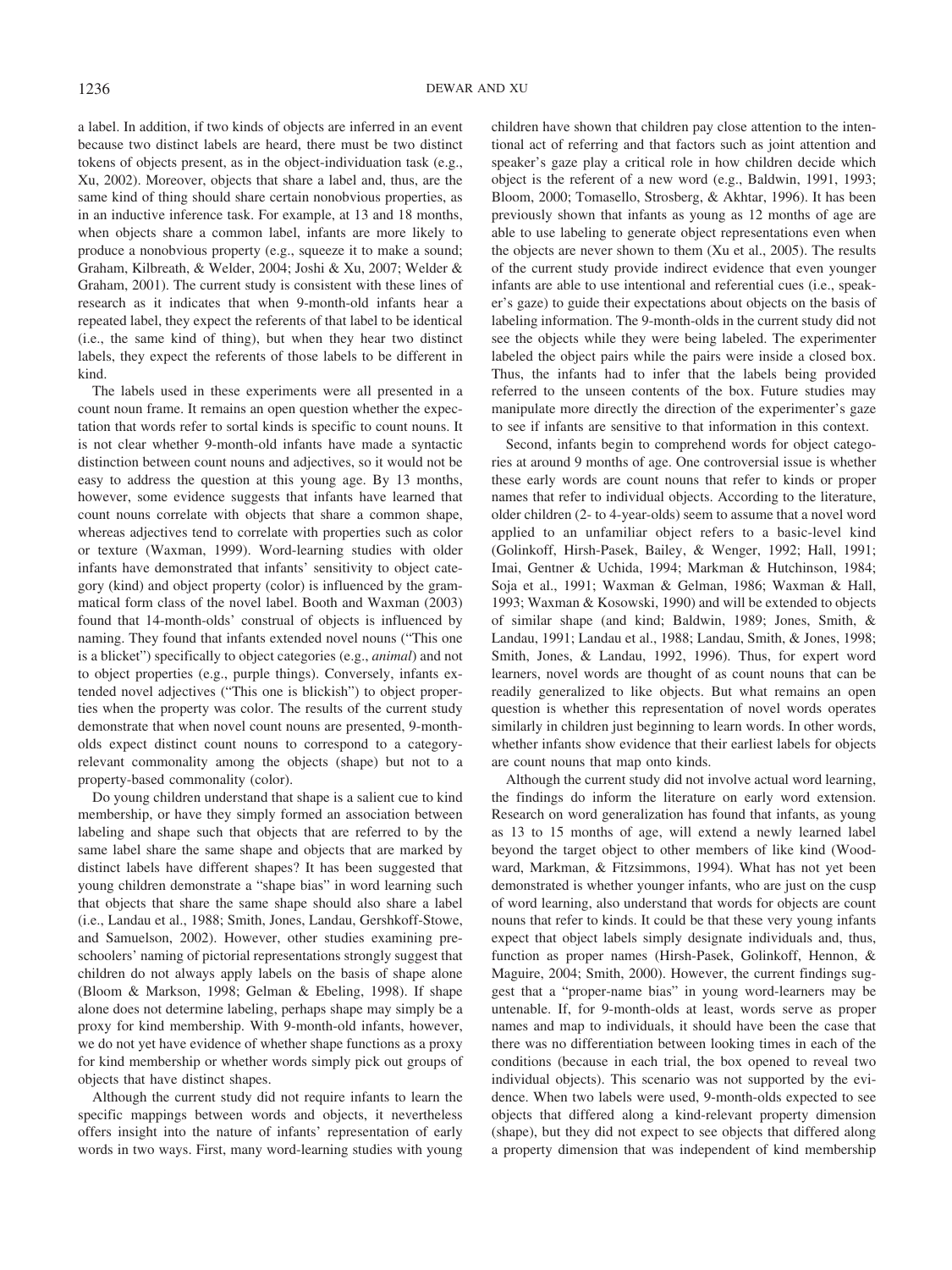(color). Thus, even for young infants, the presence of different labels leads to the assumption that those labels correspond to objects that are distinct in kind. Such a finding is clearly suggestive that, at the beginning of word learning, infants understand words for objects as count nouns that designate kinds.

## References

- Balaban, M., & Waxman, S. (1996). Words may facilitate categorization in 9-month-old infants. *Journal of Experimental Child Psychology, 64,*  $3 - 26.$
- Baldwin, D. A. (1989). Priorities in children's expectations about object label reference: Form over color. *Child Development, 60,* 1291–1306.
- Baldwin, D. A. (1991). Infants' contribution to the achievement of joint reference. *Child Development, 63,* 875– 890.
- Baldwin, D. A. (1993). Infants' ability to consult the speaker for clues to word reference. *Journal of Child Language, 20,* 395– 418.
- Bloom, P. (2000). *How children learn the meanings of words.* Cambridge, MA: MIT Press.
- Bloom, P., & Markson, L. (1998). Intention and analogy in children's naming of pictorial representations. *Psychological Science, 9,* 200 –204.
- Bonatti, L., Frot, E., Zangl, R., & Mehler, J. (2002). The human first hypothesis: Identification of conspecifics and individuation of objects in the young infant. *Cognitive Psychology*, 44, 388-426.
- Booth, A. E., & Waxman, S. R. (2003). Mapping words to the world in infancy: Infants' expectations for count nouns and adjectives. *Journal of Cognition and Development, 4,* 357–381.
- Gelman, S. A., & Ebeling, K. S. (1998). Shape and representational status in children's early naming. *Cognition, 66,* B35–B47.
- Golinkoff, R. M., Hirsh-Pasek, K., Bailey, L., & Wenger, N. (1992). Young children and adults use lexical principles to learn new words. *Developmental Psychology, 28,* 99 –108.
- Graham, S. A., Kilbreath, C. S., & Welder, A. N. (2004). Thirteen-montholds rely on shared labels and shape similarity for inductive inferences. *Child Development, 75,* 409 – 427.
- Gupta, A. (1980). *The logic of common nouns.* New Haven, CT: Yale University Press.
- Hall, D. G. (1991). Acquiring proper names for familiar and unfamiliar animate objects: Two-year-olds' word learning biases. *Child Development, 62,* 1442–1454.
- Hall, D. G. (1993). Basic-level individuals. *Cognition, 40,* 199 –221.
- Hirsch, E. (1982). *The concept of identity.* New York: Oxford University Press.
- Hirsh-Pasek, K., Golinkoff, R. M., Hennon, E. A., & Maguire, M. J. (2004). Hybrid theories at the frontier of developmental psychology: The emergentist coalition model of word learning as a case in point. In D. G. Hall & S. R. Waxman (Eds.), *Weaving a lexicon* (pp. 173–204). Cambridge, MA: MIT Press.
- Imai, M., Gentner, D., & Uchida, N. (1994). Children's theories of word meaning: The role of shape similarity in early acquisition. *Cognitive Development, 9,* 45–75.
- Jones, S. S., Smith, L. B., & Landau, B. (1991). Object properties and knowledge in early lexical learning. *Child Development, 62,* 499 –516.
- Joshi, A., & Xu, F. (2007). *Inductive inference, artifact kind concepts, and language.* Manuscript submitted for publication.
- Krojgaard, P. (2000). Object individuation in 10-month-old infants: Do significant objects make a difference? *Cognitive Development, 15,* 169 – 184.
- Landau, B., Smith, L. B., & Jones, S. S. (1988). The importance of shape in early lexical learning. *Cognitive Development, 3,* 299 –321.
- Landau, B., Smith, L. B., & Jones, S. S. (1998). Object perception and object naming in early development. *Trends in Cognitive Sciences, 2,* 19 –24.
- Macnamara, J. (1986). *A border dispute: The place of logic in psychology.* Cambridge, MA: MIT Press.
- Macnamara, J., & Reyes, G. E. (1994). *The logical foundations of cognition.* Oxford, England: Oxford University Press.
- Markman, E. M., & Hutchinson, J. E. (1984). Children's sensitivity to constraints on word meaning: Taxonomic versus thematic relations. *Cognitive Psychology, 16,* 1–27.
- Nelson, K. (1973). Structure and strategy in learning to talk. *Monographs of the Society for Research in Child Development, 38*(12, Serial No. 149).
- Rosch, E., Mervis, C. B., Gray, W., Johnson, D., & Boyes-Braem, P. (1976). Basic objects in natural categories. *Cognitive Psychology, 8,* 382– 439.
- Samuelson, L. K., & Smith, L. B. (2005). They call it like they see it: Spontaneous naming and attention to shape. *Developmental Science, 8,* 182–198.
- Smith, L. B. (2000). Learning how to learn words: An associative crane. In R. M. Golinkoff, K. Hirsh-Pasek, L. Bloom, L. Smith, A. Woodward, N. Aktar, et al. (Eds.), *Becoming a word learner: A debate on lexical acquisition* (pp. 51–80). New York: Oxford University Press.
- Smith, L. B., Jones, S. S., & Landau, B. (1992). Count nouns, adjectives, and perceptual properties in children's novel word interpretations. *Developmental Psychology, 28,* 273–286.
- Smith, L. B., Jones, S. S., & Landau, B. (1996). Naming in young children: A dumb attentional mechanism? *Cognition, 60,* 143–171.
- Smith, L. B., Jones, S. S., Landau, B., Gershkoff-Stowe, L., & Samuelson, L. (2002). Object name learning provides on-the-job training for attention. *Psychological Science, 13,* 13–19.
- Soja, N. N., Carey, S., & Spelke, E. S. (1991). Ontological categories guide young children's inductions of word meaning: Object terms and substance terms. *Cognition, 38,* 179 –211.
- Spelke, E. S., Kestenbaum, R., Simons, D. J., & Wein, D. (1995). Spatiotemporal continuity, smoothness of motion and object identity in infancy. *British Journal of Developmental Psychology, 13,* 113–142.
- Tomasello, M., Strosberg, R., & Akhtar, N. (1996). Eighteen-month-old children learn words in non-ostensive contexts. *Journal of Child Language, 23,* 157–176.
- Van de Walle, G. A., Carey, S., &. Prevor, M. (2000). Bases for object individuation in infancy: Evidence from manual search. *Journal of Cognition and Development, 1,* 249 –280.
- Waxman, S. R. (1999). Specifying the scope of 13-month-olds' expectations for novel words. *Cognition, 70,* B35–B50.
- Waxman, S. R., & Braun, I. E. (2005). Consistent (but not variable) names as invitations to form categories: New evidence from 12-month-old infants. *Cognition, 95,* B59 –B68.
- Waxman, S. R., & Gelman, R. (1986). Preschooler's use of superordinate relations in classification and language. *Cognitive Development, 1,* 136 – 156.
- Waxman, S. R., & Hall, D. G. (1993). The development of a linkage between count nouns and object categories: Evidence from fifteen- to twenty-one-month-old infants. *Child Development, 64,* 1224 –1241.
- Waxman, S. R., & Kosowski, T. D. (1990). Nouns make category relations: Toddlers' and pre-schoolers' word-learning biases. *Child Development, 61,* 1461–1473.
- Waxman, S. R., & Markow, D. R. (1995). Words as invitations to form categories: Evidence from 12- to 13-month-old infants. *Cognitive Psychology, 29,* 257–302.
- Welder, A. N., & Graham, S. A. (2001). The influence of shape similarity and shared labels on infants' inductive inferences about non-obvious object properties. *Child Development, 72,* 1653–1673.
- Wiggins, D. (1980). *Sameness and substance.* Oxford, England: Basil Blackwell.
- Wilcox, T., & Baillargeon, R. (1998a). Object individuation in infancy: